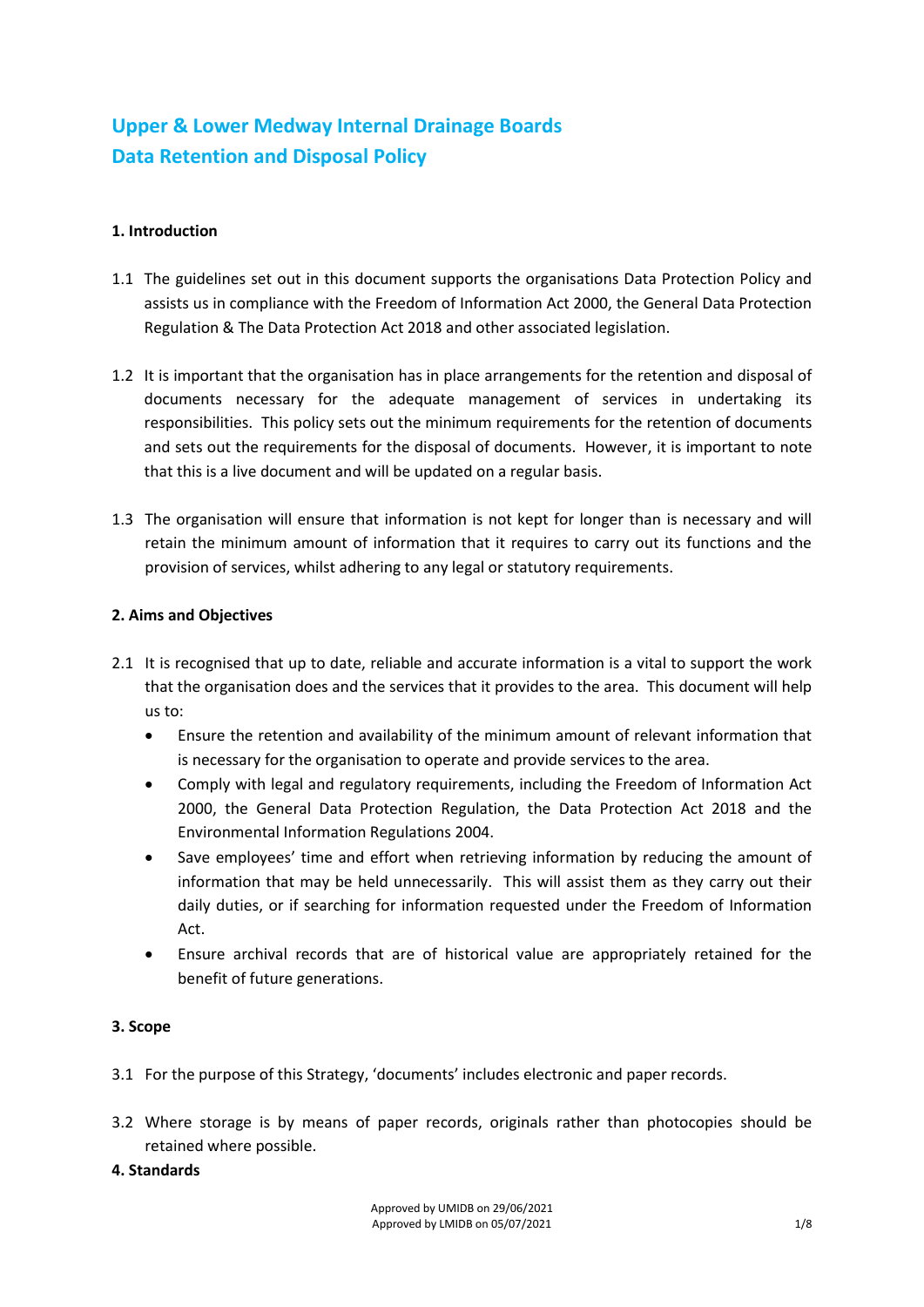- 4.1 The organisation will make every effort to ensure that it meets the following standards of good practice:
	- Adhere to legal requirements for the retention of information as specified in the Retention Schedule at Annex A. This document provides a framework for good practice requirements for retaining information.
	- Personal information will be retained in locked filing cabinets within the Clerk's Office with access to these documents will only be by authorised personnel.
	- Disclosure information will be retained in a locked cabinet.
	- Appropriately dispose of information that is no longer required.
	- Appropriate measures will be taken to ensure that confidential and sensitive information is securely destroyed.
	- Information about unidentifiable individuals is permitted to be held indefinitely for historical, statistical or research purposes e.g. Equalities data.
	- Wherever possible only one copy of any personal information will be retained and that will be held in a locked cabinet.

### **5. Breach of Policy and Standards**

5.1 Any employee who knowingly or recklessly contravenes any instruction contained in, or following from, this Policy and Standards may, depending on the circumstances of the case, have disciplinary action, which could include dismissal, taken against them.

### **6. Roles and Responsibilities**

- 6.1 The Clerk has overall responsibility for the policy.
- 6.2 The Clerk is responsible for the maintenance and operation of this policy including ad-hoc checks to ensure compliance.
- 6.3 Other delegated staff are responsible for ensuring their records are kept and destroyed in line with this policy.
- 6.4 The Clerk responsible for ensuring that the guidelines set out in this policy are adhered to and to ensure that any documents disposed of are done so in accordance with their 'sensitivity' (i.e. whether they are normal waste or 'Confidential Waste').

### **7. Confidential Waste**

- 7.1 Fundamentally any information that is required to be produced under the Freedom of Information Act or Environmental Information Regulations, is available on the website or is open to public inspection should NOT be treated as confidential waste.
- 7.2 However, any information that is protected by the Data Protection Act or as Confidential under the organisations rules or constitution should be treated as confidential waste for disposal purposes.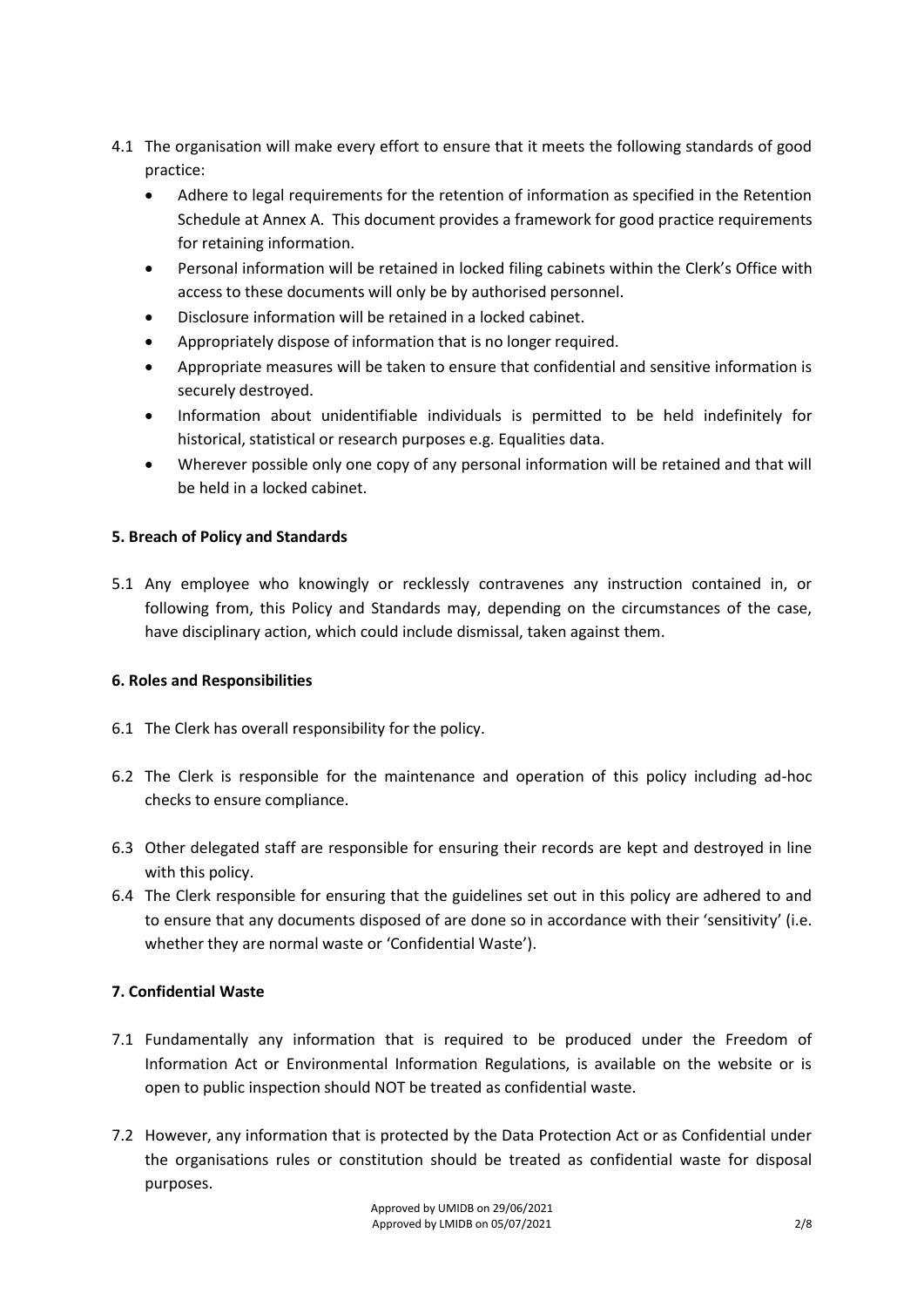- 7.3 Examples of what constitutes confidential waste:
	- Exempt information contained within committee reports.
	- Files containing the personal details of an individual and files that predominantly relate to a particular individual or their circumstances. For example completed application forms and letters.
	- Materials given to us on a 'confidential' or on a limited use basis e.g. material provided by contractors or the police.
- 7.4 Examples of what does not constitute confidential waste:
	- Documents that are available to the public via our web site or by submitting an appropriate search request to ourselves for general information.
	- All reports and background papers of matters taken to Committee in public session unless specifically exempt.

# **8. Disposal of Documentation**

8.1 Confidential waste which clearly shows any personal information or information which can be identified using the parameters set out in 7.3 will be shredded within the organisation's buildings.

### **9. Retention**

- 9.1 Timeframes for retention of documents have been set using legislative requirements and the Chartered Institute of Personnel and Professional Development (CIPD) guidelines.
- 9.2 Throughout retention the conditions regarding safe storage and controlled access will remain in place.
- 9.3 Disclosure information appertaining to Disclosure and Barring Checks must be kept securely in a locked cabinet. Only those entitled to see it in the course of their duties should have access. The security and confidentiality of all Disclosure information is closely registered under the Police Act 1997.
- 9.4 Disclosure information must not be retained for a period of more than six months and must be destroyed in a secure manner using the shredder in the Reception office.
- 9.5 Any unauthorised employee accessing or attempting to access Disclosures or Disclosure information or personnel records will be dealt with under the organisation's disciplinary procedures.
- 9.6 The attached 'Appendix' shows the minimum requirements for the retention of documents as determined by those officers responsible for the management of these particular documentation types. Officers holding documents should exercise judgement as to whether they can be disposed of at the end of those periods detailed in the attached 'Appendix'.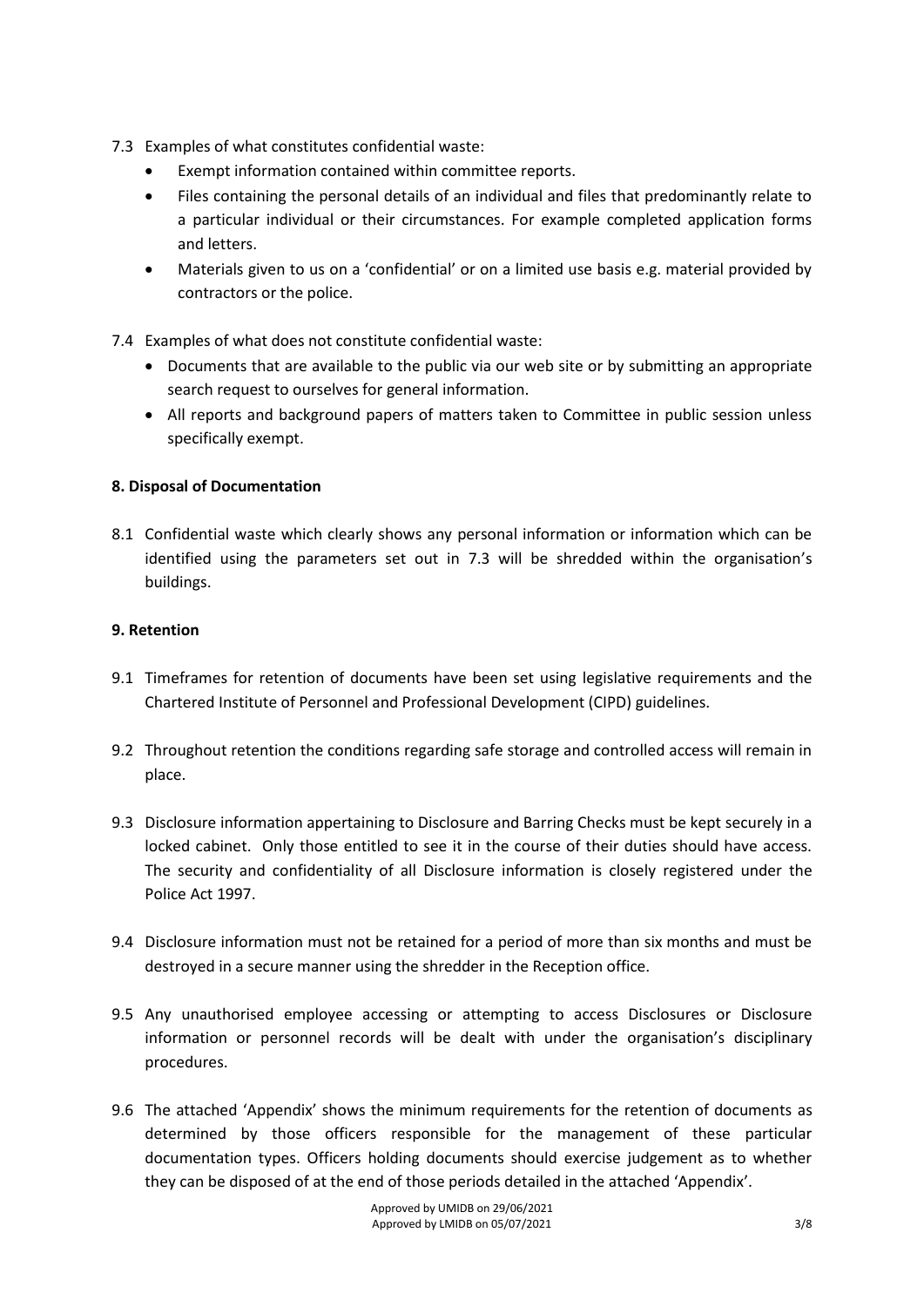### **10. Storage and Access**

10.1 Disclosure information is kept separately from personnel files and in securely lockable, nonportable cabinet with access strictly controlled and limited to the Clerk.

#### **11. Handling**

- 11.1 The organisation complies with s124 of the Police Act 1997, so that Disclosure Information is only passed to those who are authorised to receive it in the course of their duties. The organisation maintains a record of all those to who Disclosures or Disclosure Information has been revealed and recognises that it is a criminal offence to pass this information to anyone who is not entitled to receive it.
- 11.2 Personal information will only be available to those who are authorised officers.
- 11.3 Data and information will be kept up to date and reviewed annually by an authorised officer.

#### **12. Usage**

- 12.1 Disclosure information is only used for the specific purpose for which it was requested and for which the applicant's/employee's consent has been given. Disclosure Information will be shared between different areas of the organisation, if necessary.
- 12.2 Where Disclosure information is shared with anyone other than the Clerk, the employee must be given a reason why this information is being shared.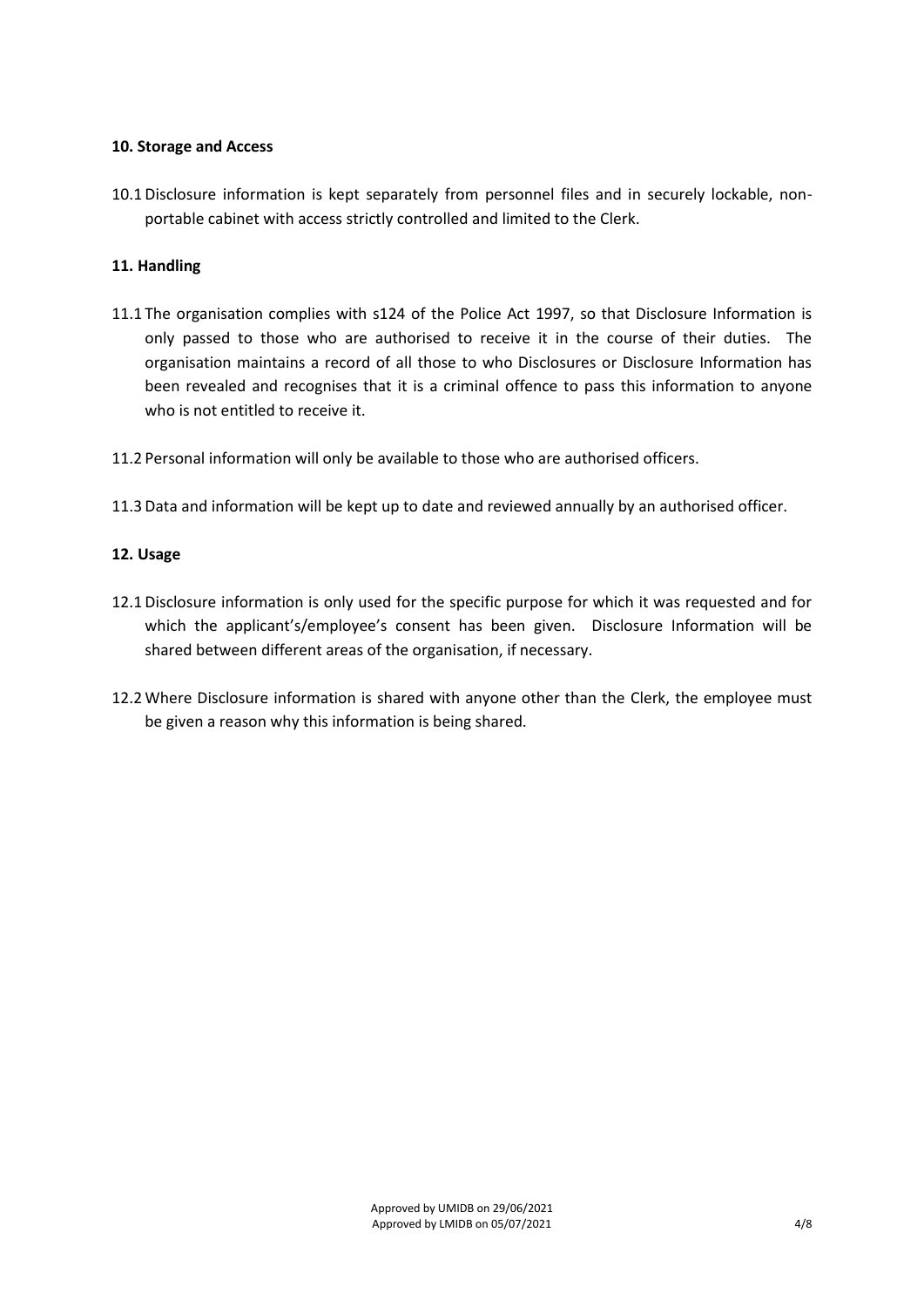#### **APPENDIX A**

Recommended Document Retention Timescales.

The retention period should be the number of years specified plus the current financial period (i.e. three years plus the current period, therefore at least three years documentation will always be retained at any given point in time).

This list is not exhaustive; if you are unsure about any document contact the Clerk for clarification.

#### **Document Retention Period**

#### **Finance**

| <b>Document</b>                                              | <b>Retention Period</b>  |
|--------------------------------------------------------------|--------------------------|
| <b>Financial Published Final Accounts</b>                    | Indefinitely             |
| <b>Signed Audited Accounts</b>                               | Indefinitely             |
| Final Account working papers                                 | 5 years                  |
| Records of all accounting transactions held by the Financial | At least 5 years         |
| Management System                                            |                          |
| Cash Books (records of monies paid out and received)         | 6 years                  |
| <b>Purchase Orders</b>                                       | 6 years                  |
| Cheque Payment Listings (Invoices received)                  | 6 years                  |
| Payment Vouchers Capital and Revenue (copy invoices)         | 6 years                  |
| <b>BACS listings</b>                                         | 6 years                  |
| Goods received notes, advice notes and delivery notes        | 3 years                  |
| Copy receipts                                                | 6 years                  |
| Petty cash vouchers and reimbursement claims                 | 6 years                  |
| Debtors and rechargeable works records                       | 6 years                  |
| Expenses and travel allowance claims                         | 6 years                  |
| Asset Register for statutory accounting purposes             | 10 years                 |
| <b>Journal Sheets</b>                                        | 5 years                  |
| Ledger / Trial Balance                                       | 10 years                 |
| Year end ledger tabulations - ledger details and cost        | 5 years                  |
| updates                                                      |                          |
| <b>Published Budget Books</b>                                | Indefinitely Medium Term |
| <b>Financial Plan</b>                                        | Indefinitely             |
| Budget Estimates - Detailed Working Papers and summaries     | 3 years                  |
| Bank Statement (Disk Space) and Instructions to banks        | 6 years                  |
| <b>Bank Statements (Hardcopy)</b>                            | 6 years                  |
| Banking Records including Giro cheques, bills of exchange    | 6 years                  |
| and other negotiable instruments                             |                          |
| Prime evidence that money has been banked                    | 6 years                  |
| Refer to Drawer (RD) cheques                                 | 2 years                  |
| Cancelled Expenditure cheques                                | 2 years                  |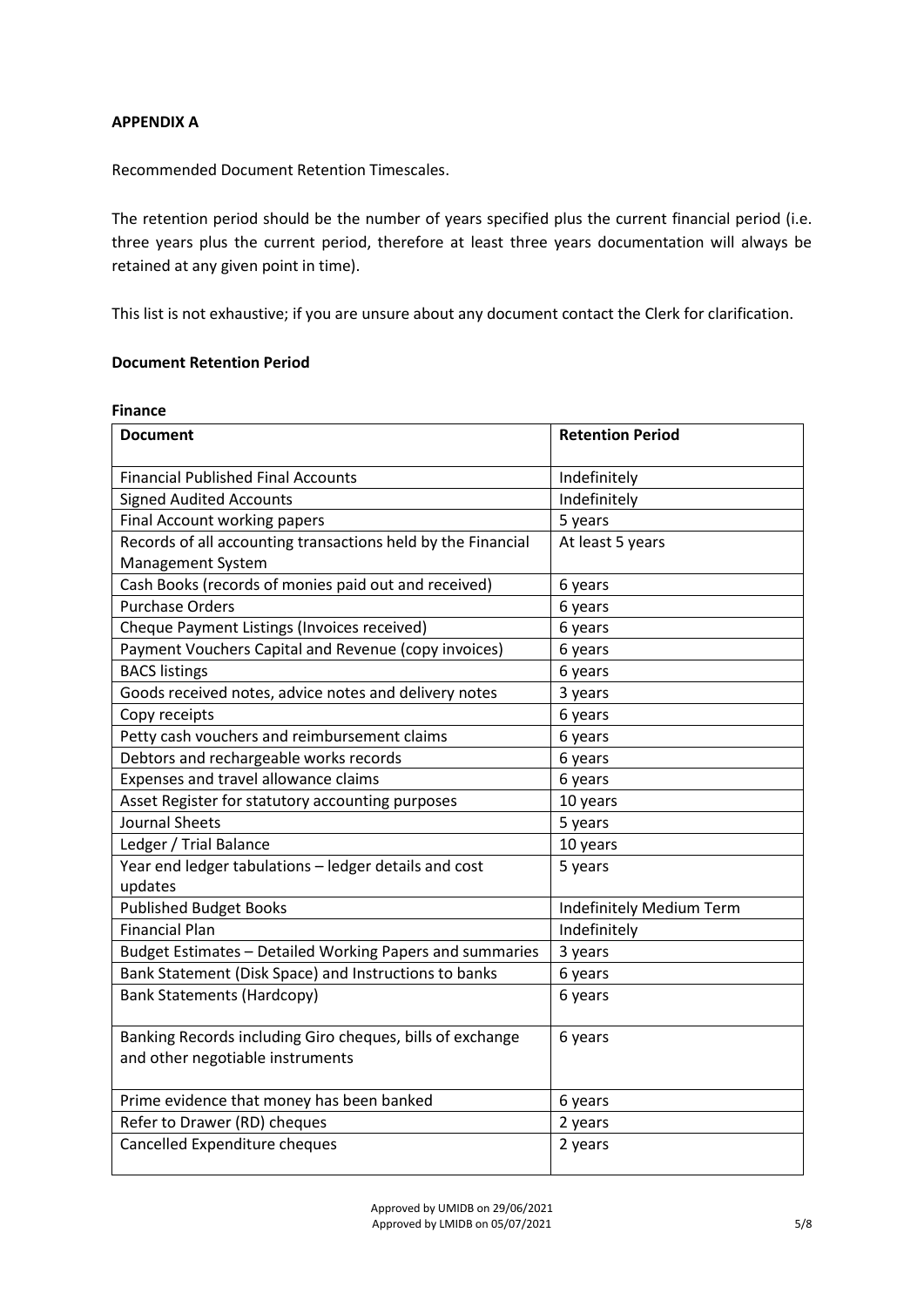| <b>Bank Reconciliation</b>                                | 3 years                      |
|-----------------------------------------------------------|------------------------------|
| Cheques presented / drawn on the bank accounts            | 3 years                      |
| Prime records that money has been correctly recorded in   | 3 years                      |
| the organisations financial systems                       |                              |
| <b>Grant/Funding Applications &amp; Claims</b>            | 5 years                      |
| <b>Precept Forms</b>                                      | Indefinitely                 |
| Internal Audit Plans/ Reports                             | 3 years                      |
| <b>Fees and Charges Schedules</b>                         | 5 years                      |
| Time sheets and overtime claims                           | 6 years                      |
| Payroll and tax information relating to employees         | 6 years                      |
| Payroll costing analysis                                  | 2 years                      |
| Records of payment made to employees for salaries / wages | 6 years                      |
| (including intermediate payslips)                         |                              |
| Statutory end of year returns to Inland Revenue and       | Indefinitely                 |
| <b>Pensions Section</b>                                   |                              |
| Loans and Investment Records; temporary loan receipts and | 6 years (after redemption of |
| loan tabulations                                          | loan)                        |
| VAT, Income Tax and National Insurance Records            | 6 years                      |
| Current and expired insurance contracts and policies      | 6 years                      |
| indefinitely Insurance records and claims                 |                              |
| Capital and contracts register                            | Indefinitely                 |
| Final accounts of contracts executed under hand           | 6 years from completion of   |
|                                                           | contract                     |
| Final accounts of contracts executed under seal           | 12 years from completion of  |
|                                                           | contract                     |
| All Other reconciliations                                 | 3 years                      |
|                                                           |                              |

#### **Personnel**

| Unsuccessful application forms                          | 6 months                                   |
|---------------------------------------------------------|--------------------------------------------|
| Unsuccessful reference requests                         | 1 year                                     |
| Successful applications forms and CVs                   | For duration of employment + 5 years       |
| References received                                     | For duration of employment $+5$ years      |
| Statutory sick records, pay, calculations, certificates | For duration of employment + 5 years       |
| etc.                                                    |                                            |
| Annual leave records                                    | For duration of employment + 5 years       |
| Unpaid leave/special leave                              | For duration of employment + 5 years       |
| Annual appraisal/assessment records                     | Current year and previous 2 years          |
| <b>Time Control Records</b>                             | 6 years                                    |
| <b>Criminal Records Bureau Checks</b>                   | 6 months                                   |
| Personnel files and training records                    | 5 years after employment ceases            |
| Disciplinary or grievance investigations - proved       |                                            |
| -Verbal                                                 | 6 months                                   |
| -Written                                                | 1 year                                     |
| -Final warning                                          | 18 months                                  |
| - Anything involving children                           | permanently                                |
| Disciplinary or grievance investigations - unproven     | Destroy immediately after investigation or |
|                                                         | appeal                                     |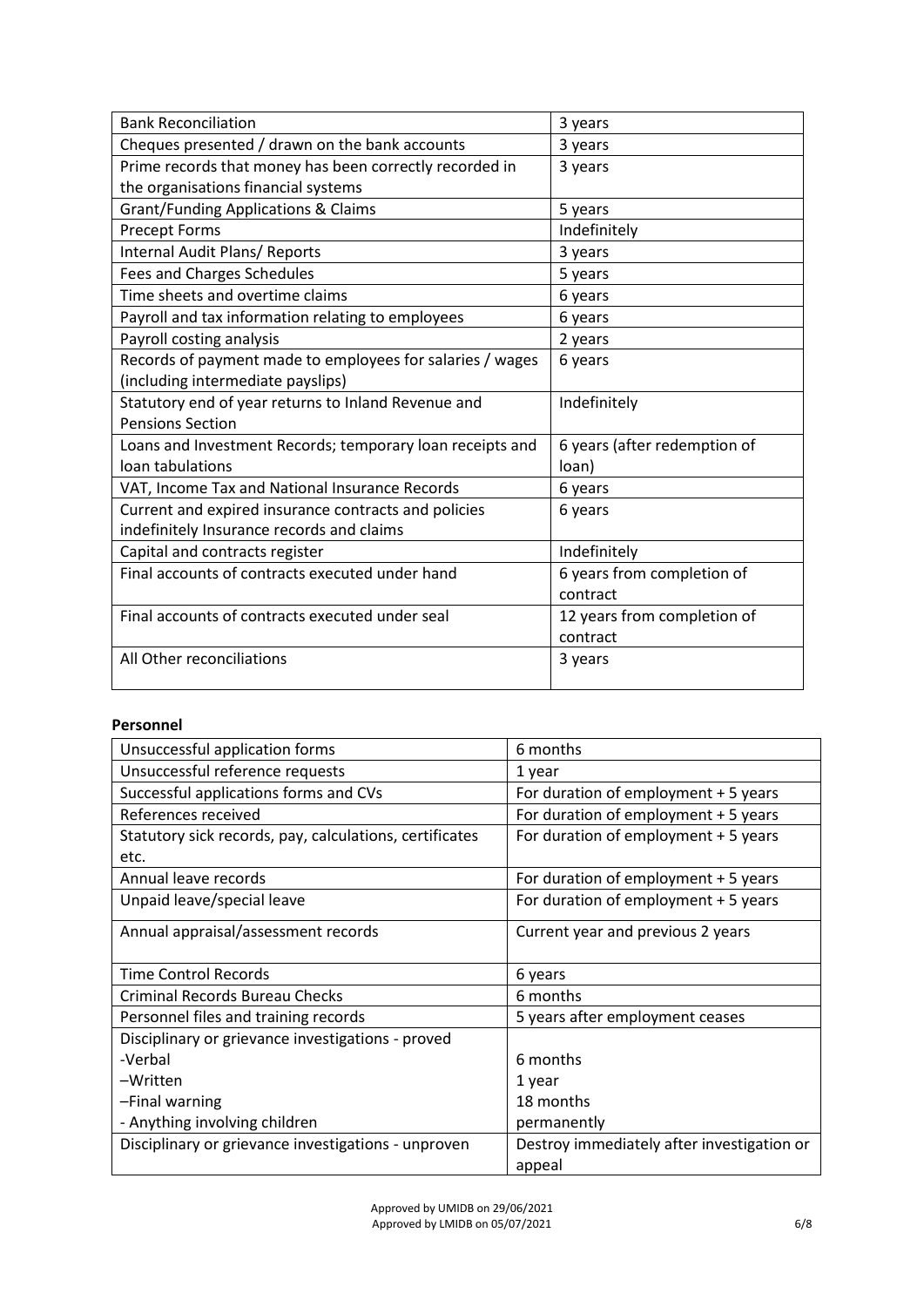| Statutory Maternity/Paternity records, calculations, | 3 years after the tax year in which the |
|------------------------------------------------------|-----------------------------------------|
| certificates etc                                     | maternity period ended                  |
| Wages/salary records, overtime, bonuses, expenses    | 6 years                                 |
| etc                                                  |                                         |

# **Corporate**

| Minutes and reports of Committee meetings              | Indefinitely                              |
|--------------------------------------------------------|-------------------------------------------|
| Minutes and reports for Special Committee meetings     | Indefinitely                              |
| Minutes and reports of sub-committees                  | Indefinitely                              |
| Notes and reports of working groups                    | Indefinitely                              |
| Policies and procedures                                | Until updated or reviewed                 |
| <b>Asset Management records</b>                        | Indefinitely                              |
| Asset management reports                               | Indefinitely                              |
| Internal audit records                                 | 3 years                                   |
| Internal audit fraud investigation                     | 7 years from date of final outcome of     |
|                                                        | investigation                             |
| Risk register                                          | Indefinitely                              |
| Risk management reports                                | Indefinitely                              |
| Performance reports                                    | Indefinitely                              |
| Equalities data                                        | Indefinitely                              |
| Questionnaire data                                     | Indefinitely                              |
| Details regarding burials                              | Indefinitely                              |
| Drivers log books and mileage                          | 6 years                                   |
| Vehicle maintenance and registration records (all      | 2 years after vehicle disposed of         |
| necessary certificates, MOT certificates, test records |                                           |
| and vehicle registration documents etc)                |                                           |
| Fuel usage records                                     | 3 years                                   |
| Deeds of land and property                             | Indefinitely                              |
| Land and property rental agreements                    | 6 years after expiry of the agreement     |
| Property evaluation lists                              | Indefinitely                              |
| Lease agreements, variation and valuation queries      | 6 years after the expiry of the agreement |
| Documentation referring to externally funded           | 6 years                                   |
| projects                                               |                                           |
| <b>Booking diaries</b>                                 | 3 years                                   |
| Electronic booking information Is held in the system   |                                           |
| indefinitely due to the need to gather statistical     |                                           |
| information                                            |                                           |
| Premises License applications                          | Indefinitely                              |

# **Health & Safety**

| Health and Safety Accident books                                                                                                                           | 3 years after the date of the last entry<br>(unless an accident involving chemicals<br>or asbestos is contained within |
|------------------------------------------------------------------------------------------------------------------------------------------------------------|------------------------------------------------------------------------------------------------------------------------|
| Medical records containing details of employee<br>exposed to asbestos or as specified by the Control of<br>Substances Hazardous to Health Regulations 1999 | 40 years from the date of the last entry                                                                               |
| Medical examination certificates                                                                                                                           | 4 years from date of issue                                                                                             |
| Records relating to accidents person over 18 years                                                                                                         | 3 years from date of accident                                                                                          |
| Records relating to accidents person under 18 years                                                                                                        | Until 21st birthday                                                                                                    |